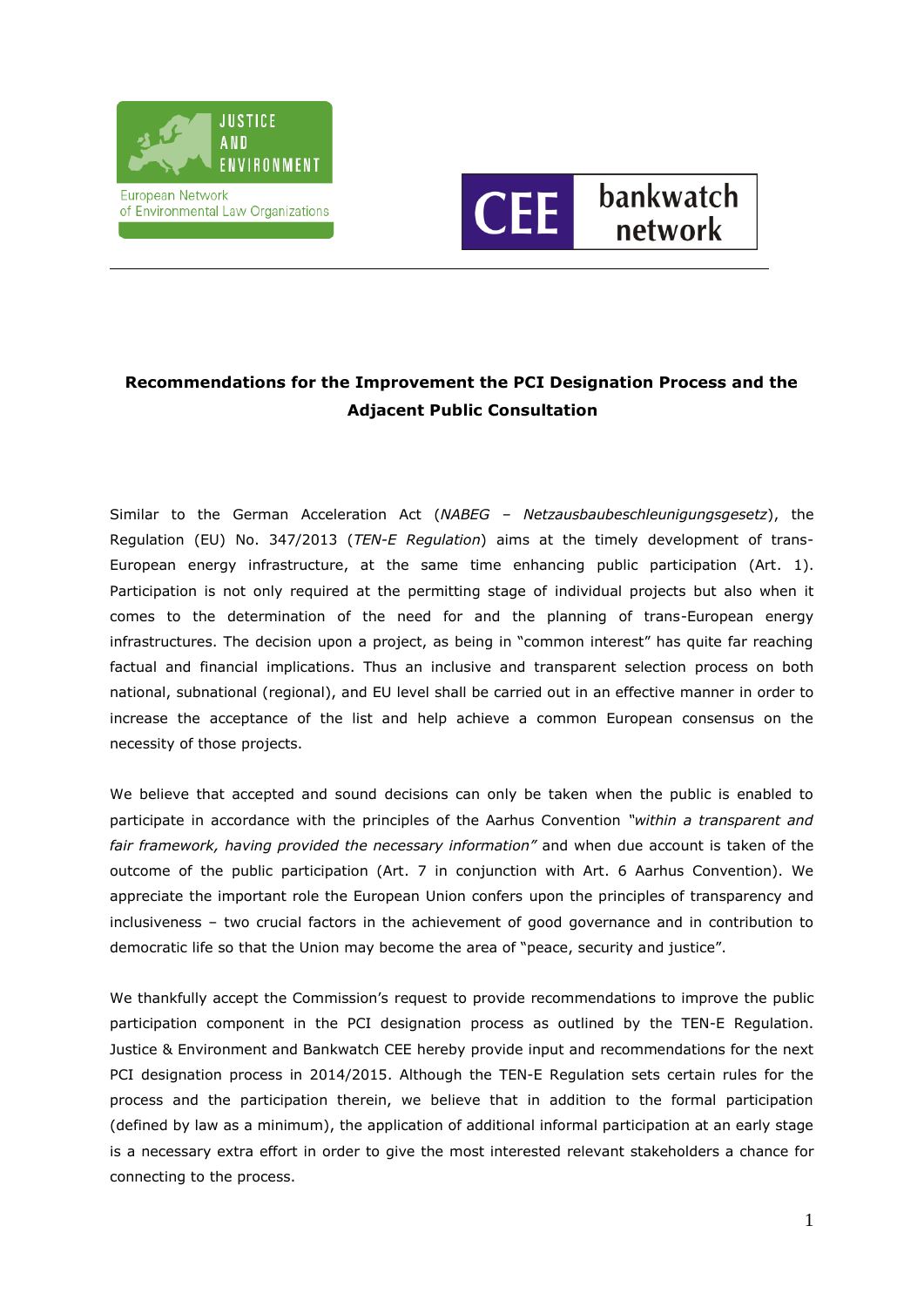#### **EP Involvement in the PCI designation process**

At this point we would like to raise a critical remark from a democratic perspective stated in Art. 16 TEN-E Regulation. The involvement of the European Parliament in the whole PCI designation procedure is highly questionable as the institution is limited to the rejection of the whole list or the acceptance of the whole list (cp. Art. 16/5). The EP is not allowed to position itself on individual projects stated in the PCI list and consequently reject or accept them. We would strongly recommend a more differentiated approach with respect to the EP's involvement and this should be a legislative amendment to the TEN-E Regulation in the near future. The current designation procedure puts MEP's in a conflict of interest between voting in favour of the whole list as it contains projects that are important and necessary for the country where they are coming from and for the development of the common European electricity and gas market and the rejection of the whole list due to the fact that some of the projects pre-selected as PCIs are of questionable benefit to the EU and have an environmental, climate and social cost too high to bear. It is also of outmost importance that the European Commission provides for a publicly available assessment on the environmental, social and climate impact of the projects selected as priority projects of common interest and an information how they lead to the fulfilment of important pieces of EU legislation such as the 2050 low-carbon economy transformation or Nature 2000 and EU biodiversity strategy.

#### **Transboundary PCIs**

Some PCIs (especially gas projects) are planned beyond the geographical extension of the EU-28. It might be crucial to identify the competent bodies (e.g. the Commission, EEAS) responsible to ensure that public participation in accordance with the Aarhus Convention is carried out on a transboundary level so communities, civil society and subnational entities (i.e. regional and local authorities) are given the chance to express their views on the planned PCIs such as i.e. TAP/TANAP, Trans-Caspian Gas Pipeline (TCP), Southern Gas Corridor (SGC) or Galsi pipeline. If such public consultations cannot be guaranteed in countries that do not allow for civil society participation (as is the case in Azerbaijan or Algeria) it is essential for EU institutions like the EP, European Commission or the EEAS to take the initiative and inform the relevant stakeholders in these non-EU countries and take their comments into account. This will ensure the coherence of the projects on the PCI list with other goals pursued by the Commission.

#### **Major transparency and public participation deficiencies for oil PCIs**

Minimal transparency was granted when designating PCIs in the oil sector. As regards the future revision process for oil PCIs a structured approach is completely missing. While a transparency platform was created within ENTSO-E and ENTSO-G to monitor PCIs implementation, such a platform does not exist for oil PCIs. While electricity and gas projects fall under a more definite and regulated scheme (ENTSO-E and ENTSO-G in the framework of the TYNDP, as well as ACER) there is no such strategic planning, assessment and consultation carried out for oil PCIs. Thus in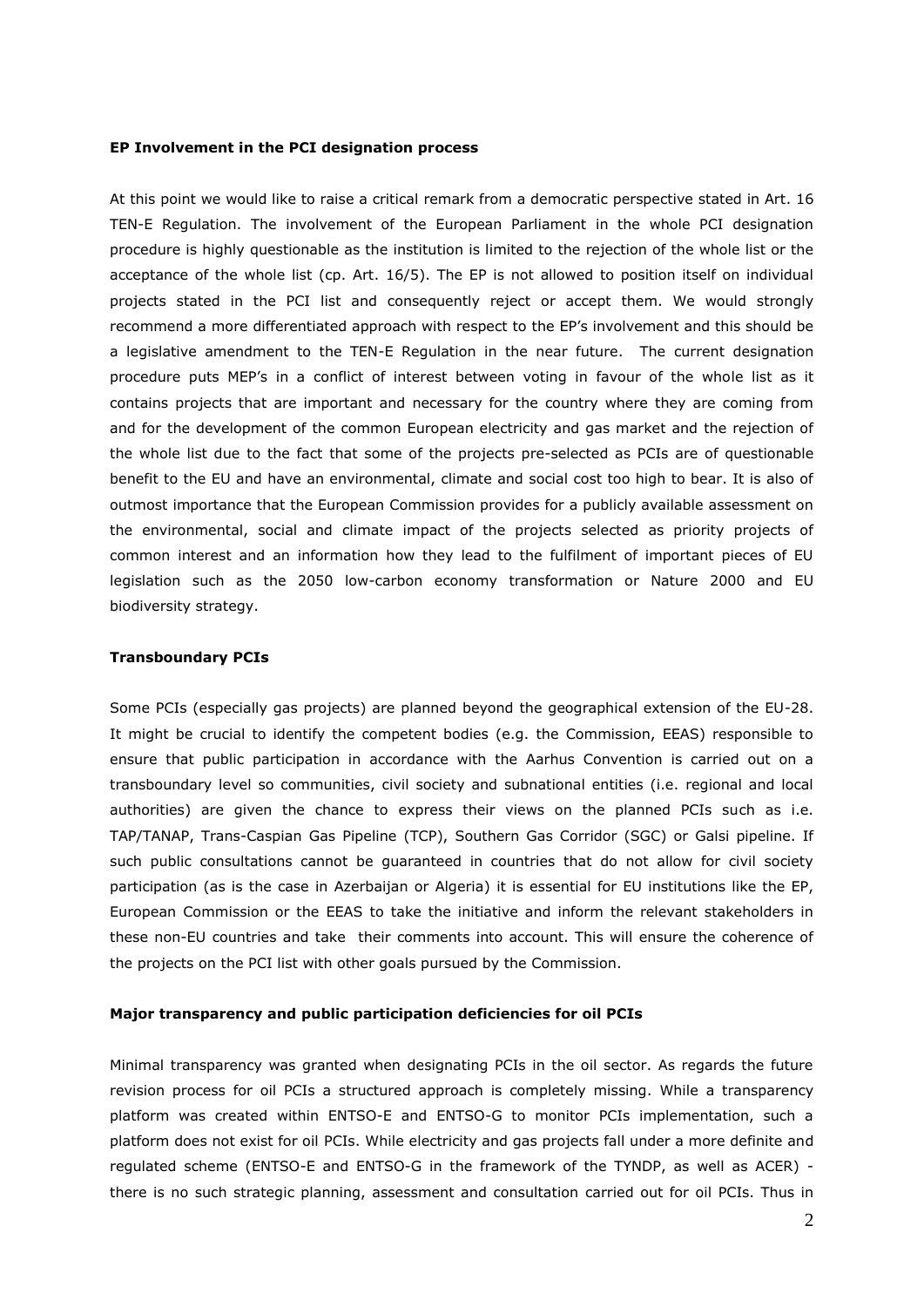this sector still major improvements should be done in terms of transparency and public participation.

As the EC and the Member States have decision-making powers – public participation shall take place both on the subnational (regional), national and the EU level and these levels shall be interconnected. Thus it seems recommendable to elaborate the public participation procedure together with the Member States and other relevant stakeholders. Basically it is important for the success of the designation process and for the quality of the outcomes to guarantee

### **1. transparency/information to, and**

**2. inclusiveness/consultation with the public**

## **Ad 1: Keep the process transparent and inform stakeholders on meetings and projects early in the process when all options are open**

Information needs to be granted not only on the proposed projects and the discussions on them but also on the public participation process: the procedural rules and aim of the participation process shall be made clear to everybody and consequently accepted by everybody.

Transparency Portal: As already started by the EC (Interactive Map and Project Descriptions), one website shall provide all relevant information and inter-linkages with national sites. In order to make it operable, Member States should make sure that there are dedicated websites on the homepages of their governments / competent ministries / competent authorities on the projects likely to be included in the PCI list and the adjacent process of their selection and adoption. The websites should contain in the official languages of the EU:

- Constant status-quo updates on PCIs (costs, benefits, alternatives, involved actors, environmental, economic impacts etc.)
- Assessment/Evaluation of projects (without ranking) shall be made accessible to the public
- Meeting minutes of the regional group meetings shall be made accessible to the public (see also Annex III/6 TEN-E Regulation)
- Announcement of events, consultations and regional group meetings in a timely manner (6 to 8 weeks before)

Proactive spreading of information: A public stakeholder mailing list could be created where information on the designation process and on potential PCIs is distributed. Use of social media is advised. A step further could be the creation of a "Forum for Exchange" to facilitate communication between governments, citizens, stakeholders, businesses and other interest groups.

Provide differentiated information to different stakeholder groups: Create different information materials for different audiences, at least 2 types: A) for the general public with non-technical summaries and major financial, technical and environmental data; B) for experts including international environmental NGOs with detailed data on financial implications, technical characteristics, environmental impacts and the like of the proposed projects on the PCI list.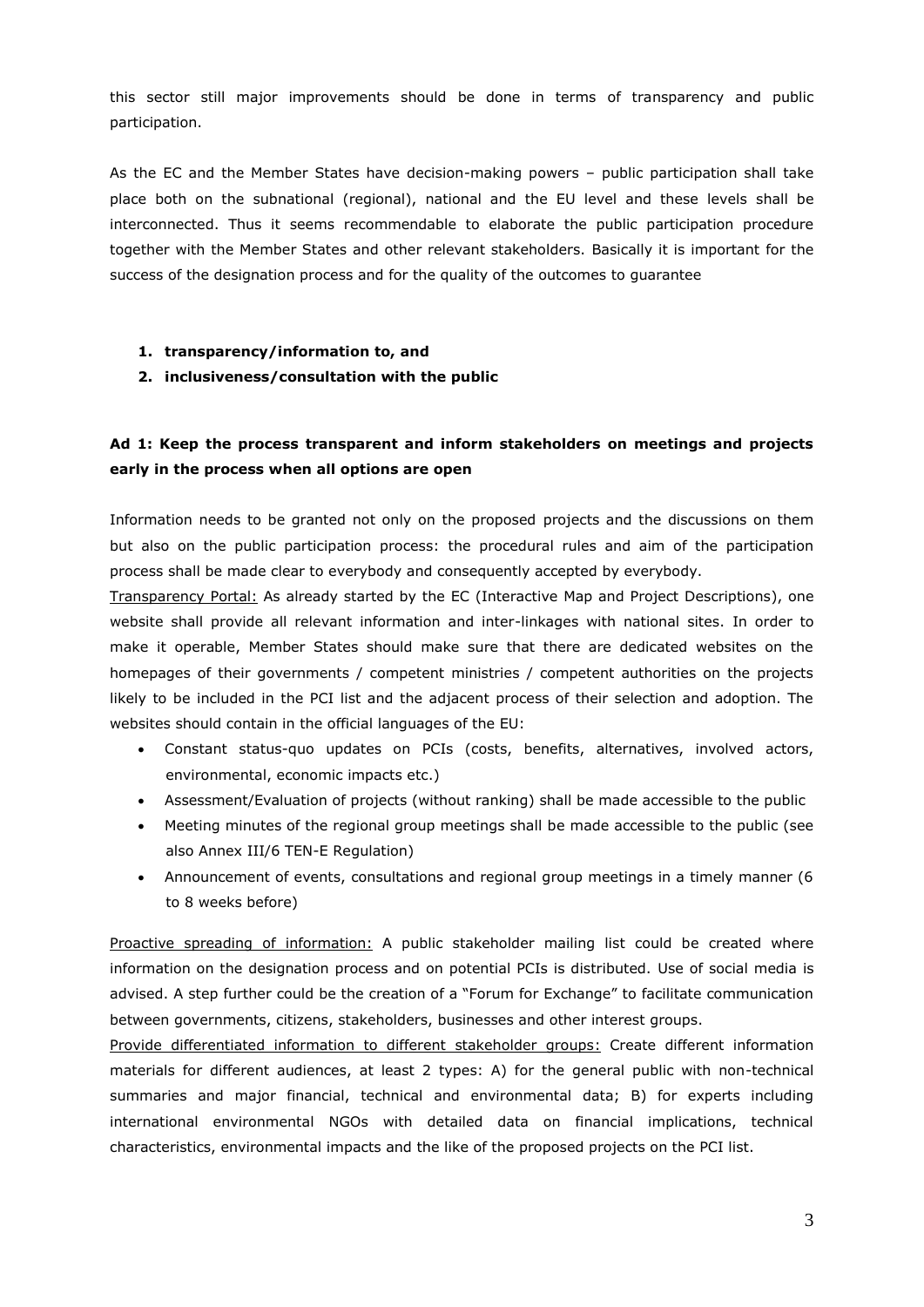## **Ad 2: Set up a participation infrastructure and procedure and consult the public in a gradual approach**

Public interest in the European energy future and thus in the development and interconnection of energy infrastructures is very high. It is therefore necessary to provide for a more cooperative form of participation. The TEN-E Regulation itself advocates for close cooperation between Member States, national regulatory authorities, project promoters and relevant stakeholders within the regional groups in order to ensure a broad consensus on the projects (cp. recital 22). In view of the complexity of the process we would like to advocate for a **gradual participation process**:

- We claim to closely involve on the EU level the organized environmental organizations in the designation process. Furthermore, the positioning of national level based environmental organizations as well as the positioning of the general public shall be ensured.
- We claim to involve DG Clima and DG Environment in the designation process. Equally we suggest advocating for the involvement of the respective competent ministries of environment by the Member States.

In order to adequately involve these groups it is important to have a clear participation infrastructure, process and timeline in place. A possible solution might be

- A **steering group** consisting of representatives from EC, Member States, TSOs, NGOs, project promoters could help accompanying the participatory processes (establishing a concept, monitoring and evaluating) and make it more effective.
- The **regional groups** should function as core groups (frequent meetings).
- The EU level environmental stakeholders gathered in **focus groups** (participating on an irregular basis in the regional group meetings – applying feedback loops) would provide comments to each project suggested by a project promoter and comments to the regional draft lists. These comments should be assessed in a transparent and comprehensible manner in the regional group meetings. Comments and statements shall be taken into due account by the decision-making body (EC and MS) when deciding on the draft lists. Reasoning for taking or not taking comments into account shall be made public as well.
- **Stakeholder or Feedback Workshops** could guarantee that a broader circle of stakeholders is included into the process (possibly national environmental NGOs, administrations, local authorities etc.). Assess comments and evaluate them in the process, taking them into due account.
- **Constant information** on group meetings processes etc. to the general public and **online consultations** on the draft list may guarantee the chances for general public to provide input. These comments should be assessed in a transparent and comprehensible manner in the regional group meetings. Comments and statements shall be taken into due account by the decision making body (EC and MS) when deciding on the draft lists. Reasoning for taking or not taking comments into account shall be made public as well.
- Member States should establish ex- post monitoring schemes to assess real impacts and whether mitigation and compensation measures are implemented and effective. Ex post monitoring should be coordinated at a high level but also with the consultation with NGOs